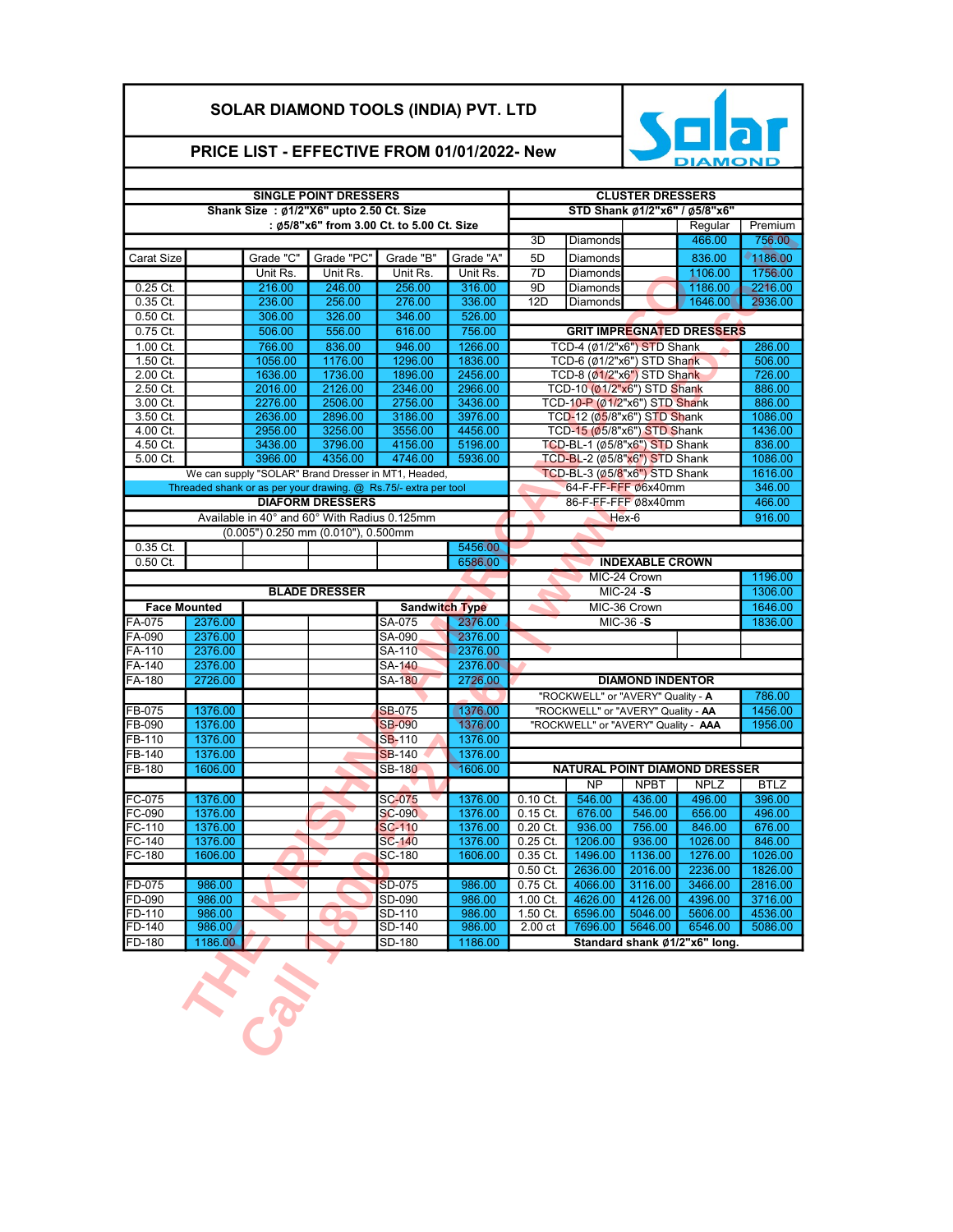## SOLAR DIAMOND TOOLS (INDIA) PVT. LTD.



## PRICE LIST - EFFECTIVE FROM 01/04/2021- New

|                                                       |                                         | <b>DIAMOND LAPPING COMPUND</b> | <b>ELECTROPLATED IGW</b> |                       |                                                 |                                           |                              |                                                   |  |
|-------------------------------------------------------|-----------------------------------------|--------------------------------|--------------------------|-----------------------|-------------------------------------------------|-------------------------------------------|------------------------------|---------------------------------------------------|--|
| <b>PRICE PER 5 Grm. Each Tube</b>                     |                                         |                                |                          | <b>SIZE IN MICRON</b> | <b>DIAMETER</b><br><b>DIAMOND</b><br><b>CBN</b> |                                           |                              |                                                   |  |
|                                                       | <b>High</b>                             | Low                            |                          |                       |                                                 |                                           |                              |                                                   |  |
|                                                       | 426.00                                  | 266.00                         | Grey                     | $D-1/4$               | 286.00                                          | 256.00                                    |                              | Ø1.50 to Ø2.9mm                                   |  |
|                                                       | 426.00                                  | 266.00                         | Grey                     | $D-1/2$               |                                                 |                                           |                              |                                                   |  |
| Miror/Super Fine                                      | 426.00                                  | 266.00                         | <b>Blue</b>              | $D-1$                 | 286.00                                          | 256.00                                    |                              | $\overline{\phi}$ 3.00 mm                         |  |
|                                                       | 426.00                                  | 266.00                         | <b>Blue</b>              | $D-2$                 | 286.00                                          | 256.00                                    |                              | Ø3.50 mm                                          |  |
|                                                       | 426.00                                  | 266.00                         | Green                    | $D-3$                 | 316.00                                          | 286.00                                    |                              | Ø4.00 mm                                          |  |
|                                                       | 426.00                                  | 266.00                         | Green                    | $D-4$                 | 316.00                                          | 286.00                                    |                              | Ø4.50 mm                                          |  |
| Fine Polishing                                        | 426.00                                  | 266.00                         | Yellow                   | $D-5$                 | 366.00                                          | 326.00                                    |                              | Ø5.00 mm                                          |  |
|                                                       | 426.00                                  | 266.00                         | Yellow                   | $D-6$                 | 366.00                                          | 326.00                                    |                              | Ø5.50 mm                                          |  |
|                                                       | 426.00                                  | 266.00                         | Pink                     | $D-7$                 | 416.00                                          | 366.00                                    |                              | 06.00 mm                                          |  |
|                                                       | 426.00                                  | 266.00                         | Pink                     | $D-8$                 | 416.00                                          | 366.00                                    |                              | Ø6.50 mm                                          |  |
| Medium Polishing                                      | 426.00                                  | 266.00                         | LGreen                   | $D-10$                | 436.00                                          | 406.00                                    |                              | Ø7.00 mm                                          |  |
|                                                       | 426.00                                  | 266.00                         | Orange                   | $D-14$                | 436.00                                          | 406.00                                    |                              | Ø7.50 mm                                          |  |
|                                                       | 426.00                                  | 266.00                         | Orange                   | $D-15$                | 466.00                                          | 436.00                                    |                              | Ø8.00 mm                                          |  |
|                                                       | 426.00                                  | 266.00                         | Magenta                  | $D-20$                | 466.00                                          | 436.00                                    |                              | Ø8.50 mm                                          |  |
| Medium Cutting                                        | 426.00                                  | 266.00                         | Magenta                  | $D-25$                | 516.00                                          | 456.00                                    |                              | 09.00 mm                                          |  |
|                                                       | 426.00                                  | 266.00                         | <b>Brown</b>             | $D-30$                | 516.00                                          | 456.00                                    |                              | Ø9.50 mm                                          |  |
|                                                       | 426.00                                  | 266.00                         | <b>Brown</b>             | $D-40$                | 536.00                                          | 476.00                                    |                              | Ø10.00 mm                                         |  |
|                                                       | 426.00                                  | 266.00                         | <b>Red</b>               | $D-50$                | 536.00                                          | 476.00                                    |                              | $010.50$ mm                                       |  |
| Rough Cutting                                         | 426.00                                  | 266.00                         | Red                      | $D-60$                | 586.00                                          | 536.00                                    |                              | Ø11.00 mm                                         |  |
|                                                       | 426.00                                  | 266.00                         | <b>Red</b>               | $D-80$                | 586.00                                          | 536.00                                    |                              | Ø11.50 mm                                         |  |
| Extra Rough                                           | 426.00                                  | 266.00                         | Red                      | $D-100$               | 626.00                                          | 566.00                                    |                              | 012.00 mm                                         |  |
|                                                       |                                         |                                |                          |                       | 676.00                                          | 616.00                                    |                              | Ø14.00 mm                                         |  |
|                                                       | 396.00                                  |                                | Aerosol "OS"             |                       | 726.00                                          | 646.00                                    |                              |                                                   |  |
|                                                       |                                         |                                |                          |                       |                                                 |                                           |                              | Ø15.00 mm                                         |  |
|                                                       | Available in Standard Packing of 200ml. |                                |                          |                       | 766.00                                          | 686.00                                    |                              | Ø16.00 mm                                         |  |
|                                                       |                                         |                                |                          |                       | 876.00                                          | 786.00                                    |                              | $Ø18.00$ mm                                       |  |
| <b>BORON CARBIDE LAPPING POWDER / PASTE</b>           |                                         |                                |                          |                       | 1056.00                                         | 946.00                                    |                              | $\overline{020.00 \text{ mm}}$                    |  |
| Paste                                                 |                                         | Powder                         |                          | <b>Mesh Size</b>      |                                                 |                                           |                              |                                                   |  |
| 996.00                                                |                                         | 996.00                         |                          | <b>ME 080</b>         |                                                 |                                           | <b>POLISHING CLOTH</b>       |                                                   |  |
| 996.00                                                |                                         | 996.00                         |                          | <b>ME 100</b>         |                                                 | 356.00                                    |                              | 8" Diameter PSA                                   |  |
| 996.00                                                |                                         | 996.00                         |                          | <b>ME 150</b>         |                                                 | 456.00                                    |                              | 10" Diameter PSA                                  |  |
| 996.00                                                |                                         | 996.00                         |                          | <b>ME 180</b>         |                                                 | 656.00                                    |                              | 12" Diameter PSA                                  |  |
| 996.00                                                |                                         | 996.00                         |                          | <b>ME 220</b>         |                                                 |                                           |                              |                                                   |  |
| 996.00                                                |                                         | 996.00                         |                          | <b>ME 280</b>         |                                                 |                                           | <b>MICRON DIAMOND POWDER</b> |                                                   |  |
| 996.00                                                |                                         | 996.00                         |                          | <b>ME 400</b>         |                                                 |                                           |                              | Synthetic Diamond for Lapping in all Micron Sizes |  |
| 996.00                                                |                                         | 996.00                         |                          | <b>ME 600</b>         |                                                 |                                           |                              |                                                   |  |
| 996.00                                                |                                         | 996.00                         |                          | <b>ME 800</b>         |                                                 | 30.00 Per ct                              |                              | D-1/4 to D-100                                    |  |
| 996.00                                                |                                         | 996.00                         |                          | <b>ME 1000</b>        |                                                 | Available in Standard Packing of 25 ct.   |                              |                                                   |  |
|                                                       |                                         |                                |                          |                       |                                                 |                                           |                              |                                                   |  |
| Price for 100 gms. Sealed Plastic Jars in Standard    | Packings of 100, 250, 500, 1000 grms.   |                                |                          |                       |                                                 | <b>ELECTROPLATED FILES (16 cm) Needle</b> |                              |                                                   |  |
|                                                       |                                         |                                |                          |                       |                                                 |                                           |                              |                                                   |  |
|                                                       |                                         |                                |                          |                       |                                                 |                                           | <b>Standard Premium</b>      |                                                   |  |
| ELECTROPLATED FILES (16 cm) Needle SET                |                                         |                                |                          |                       |                                                 | F/M/C                                     | F/M/C                        | Item                                              |  |
|                                                       |                                         |                                |                          |                       |                                                 | 306.00                                    | 186.00                       | Round                                             |  |
|                                                       | 1026.00                                 |                                | Sandard - Set of 6 files |                       |                                                 | 306.00                                    | 186.00                       | Triangle                                          |  |
| (Flat, Round, Half Round, Square, Triangle, Pt. Flat) |                                         |                                |                          |                       |                                                 | 306.00                                    | 186.00                       | <b>Half Round</b>                                 |  |
|                                                       |                                         |                                |                          |                       |                                                 | 306.00                                    | 186.00                       | Square                                            |  |
|                                                       | 1676.00                                 |                                | Preimum - Set of 6 files |                       |                                                 | 306.00                                    | 186.00                       | Hand                                              |  |
| (Flat, Round, Half Round, Square, Triangle, Pt. Flat) |                                         |                                |                          |                       |                                                 | 306.00<br>306.00                          | 186.00<br>186.00             | Pt.Flat<br>Knife                                  |  |

Taxes : GST Will Be Extra as applicable Price List Can be Change Without Any Prior Notice